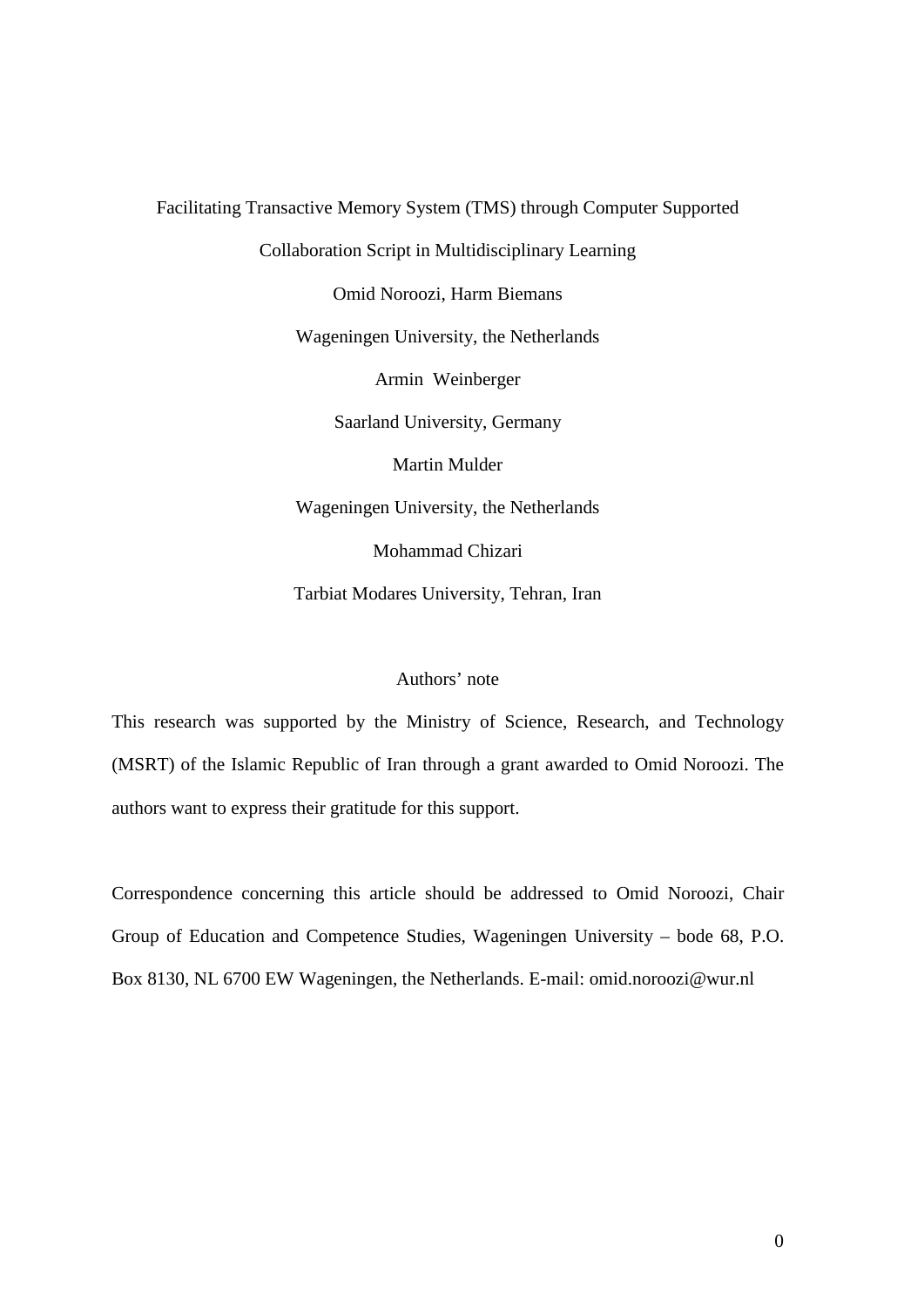## **Abstract**

Establishment of Transactive Memory System (TMS) among group members in multidisciplinary collaborative learning is vital in collaborative learning environments. Online platforms e.g. ICT-tools or Computer-supported Collaborative Learning (CSCL) has the potential for facilitation of TMS. This study investigates the extent to which establishment of various dimensions of TMS (specialization, coordination, credibility) is facilitated using computer-supported collaboration script i.e. transactive memory script. A pre-test, post-test design was used with 60 learners who were assigned in pairs based on disciplinary background and randomly divided in treatment condition or control group. The results shows that transactive memory script in form of question prompts not only facilitate establishment of TMS dimensions but also improve learners' satisfaction with learning effects, subjective learning experience, and performance.

*Keywords:* CSCL; multidisciplinary; transactivity; transactive memory system; transactive memory script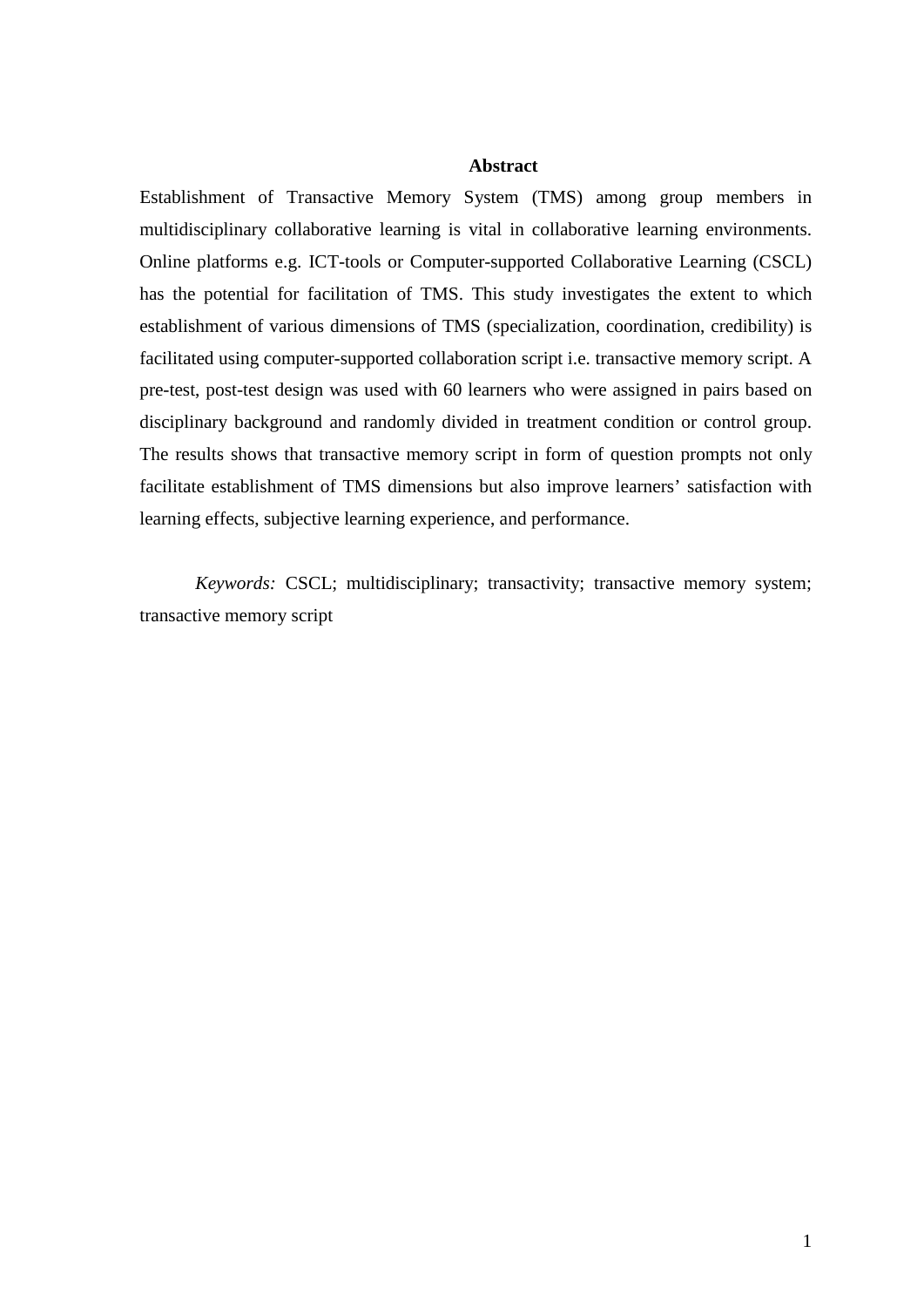### **Introduction**

Much attention has been given to learning processes and outcomes within multidisciplinary groups to prepare learners to adjust to and cope with today's complex issues. The main advantage of multidisciplinary learning is that learners from different background take advantage of one another complimentary expertise and bear on a problem from various perspectives and viewpoints. Although various viewpoints on a problem can be productive (Vennix, 1996), scientific evidence, however, indicates that multidisciplinarity is not always an advantage (e.g. [Barron, 2003\)](http://www.sciencedirect.com/science?_ob=ArticleURL&_udi=B6VDC-4DVVYK1-2&_user=533256&_coverDate=07%2F01%2F2005&_rdoc=1&_fmt=high&_orig=search&_origin=search&_sort=d&_docanchor=&view=c&_searchStrId=1460455060&_rerunOrigin=google&_acct=C000026798&_version=1&_urlVersion=0&_userid=533256&md5=7c481cd02b4d6512ca45c60fae789d46&searchtype=a#bib5#bib5). The reason is that individual members of multidisciplinary groups need to establish a common ground which is vital to group performance but difficult and time consuming process to achieve (Courtney, 2001). Learners may thus engage in non-productive discussing such pieces of information that may already be known to all members from the start (Stasser & Titus, 1985). Hence, after extended periods of working together, they may start working efficiently on pooling their unshared knowledge. Speeding up process of pooling unshared information would be best achieved when group members have metaknowledge about expertise and knowledge of the learning partners (Moreland & Myaskovsky, 2000), that is, Transactive Memory System (TMS, Wegner, 1987 & 1995). Virtual environments e.g. ICT-tools or Computer Supported Collaborative Learning (CSCL) play a key role in terms of potentials for establishment of TMS. Therefore, the purpose of this study is to examine the extent to which the establishment of TMS could be facilitated in multidisciplinary groups using computer-supported collaboration script i.e. transactive memory script. In addition, we examine the effects of this script on learners' satisfaction with the learning effects and subjective learning experience and performance.

## **Theoretical Framework**

Following Wegner's (1987) about TMS, in collaborative learning, group members work best when they encode, store, and retrieve information distributed in the group. The TMS in a group comprises group members' views in terms of awareness of one another knowledge, the accessibility of that knowledge, and the extent to which they take responsibility for providing knowledge in one's own area of expertise (Lewis, 2003). That is why in scientific literature much attention has been given to the three dimensions of TMS including specialization, coordination, and credibility (Lewis, 2003). Specialization represents awareness and recognition of expertise distributed among group. Coordination represents group members ability to work efficiently on a task with less confusion, fewer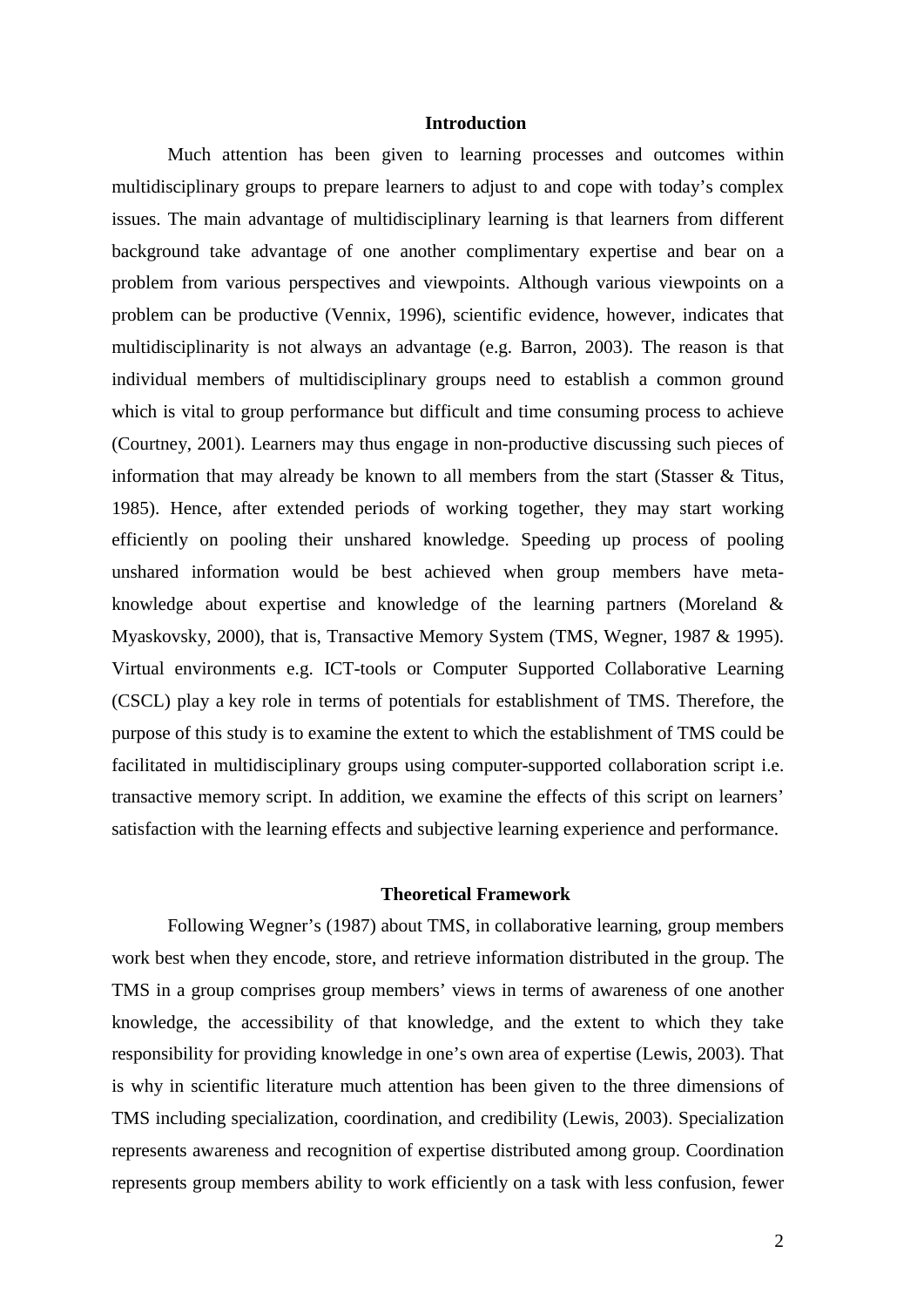misunderstandings but greater sense of collaboration. Credibility or trust represents the degree to which group members trust and rely on each other's expertise while collaboration (Michinov & Michinov, 2009). Much research has explored the role of TMS in organizational (e.g. Austin, 2003) and educational settings (e.g. Lewis et al., 2005). They report positive impacts of TMS on group performance (see Moreland et al., 1996; Stasser et al., 1995). For example, study by Michinov & Michinov (2009) showed positive relationship between TMS and performance essentially on coordination and specializations. In study by Lewis et al. (2005), TMS positively influenced group performance and learning transfer. In another study by Lewis (2004) with 261 members, positive relationship between TMS with team performance and viability were achieved.

Despite the vast research on TMS, no study has explicitly investigated the role of various stages of TMS (i.e., encoding, storage, retrieval, and integrative processes) in online learning environments. This is striking since virtual environments e.g. ICT-tools or online support systems for collaborative learning allow for embedding and representing various representational structures to facilitate establishment of TMS among group members. In online learning platforms, individuals knowledge, expertise, and resources can be shared among group members and be represented in a graphical implementation in form of schemes (Ertl et al., 2008), tables (Suthers & Hundhausen, 2003) or visualizations (Fischer et al., 2002) or in a textual implementation in form of cues or prompts (Ge & Land, 2004) or scripts (Weinberger et al., 2005 & 2007). These types of learning arrangement have been named CSCL and are seen as a promising context in which to facilitate collaborative learning (e.g. Rummel et al., 2009; Stegmann et al., 2007). Therefore, we implement a particular transactive memory script in an online learning platform to facilitate the establishment of TMS. We also measure the effects of this script on learners' satisfaction, experience, and performance.

## **Method**

## *Context, Participants, and Procedure*

Participants were 60 master students with two disciplinary backgrounds i.e. international water management and development studies at Wageningen University. Each pair was randomly assigned to one of the treatment condition or control group. The subject of the learning environment was the concept of "Community-Based Social Marketing (CBSM) and its application in Sustainable Agricultural Water Management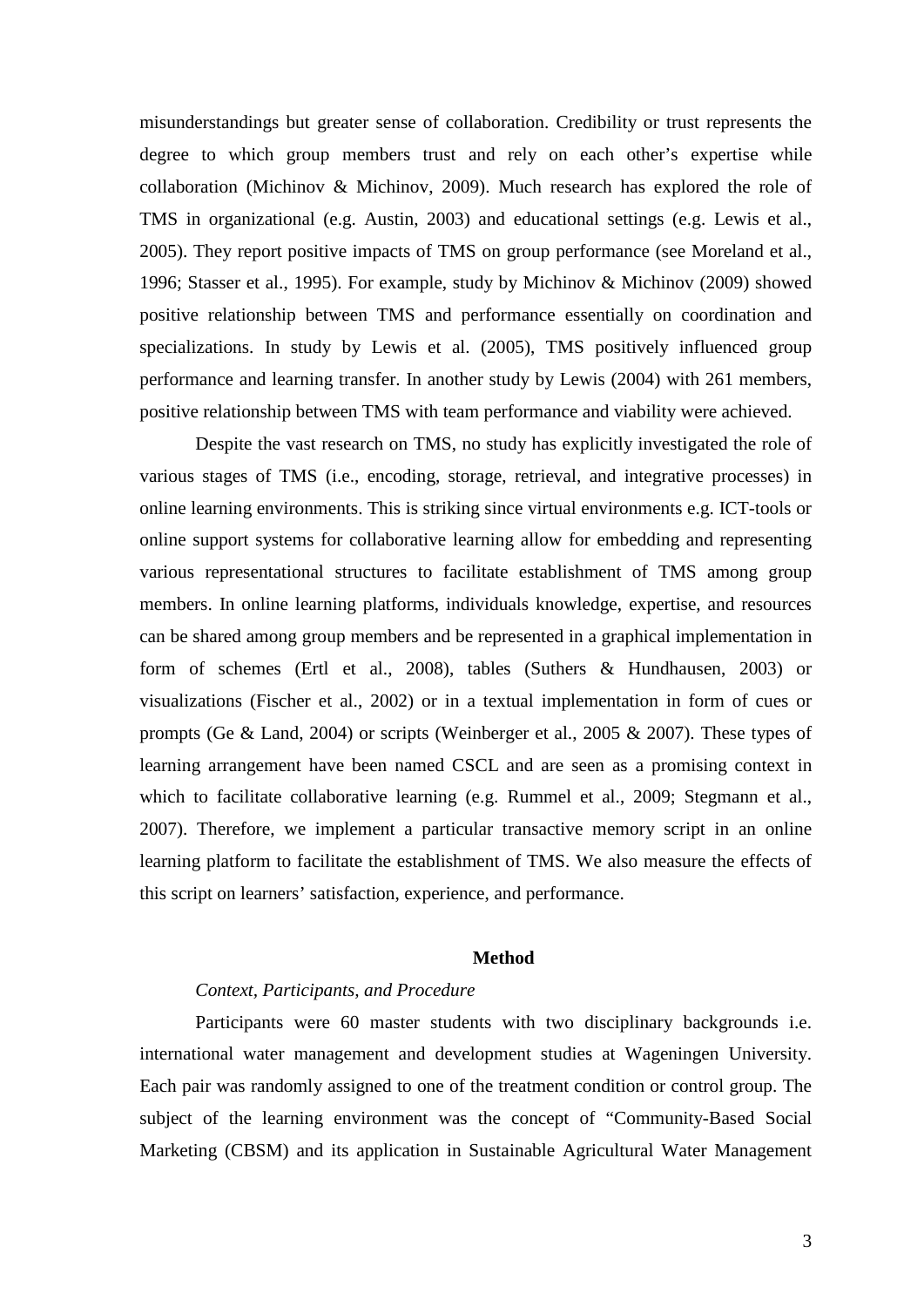(SAWM). The task of the participants was to apply the concept of CBSM in fostering sustainable behaviour among farmers in terms of SAWM.

The experiment took 3,5 hr. with 4 phases including (1) introduction and pre-test phase (35 min), (2) individual phase (40 min), (3) collaborative phase (90 min), (4) posttest and debriefing phase (45 min) (see Table 1). An asynchronous text-based discussion board called "SharePoint" was customized for the purpose of our study. In control group, learning partners received no further support beyond being asked to analyse and discuss the problem case on the basis of the conceptual space and to type their arguments into a blank text box. Building on Wegner (1987), we expanded transactive memory script over three phases: encoding, storage, retrieval. For each phase, specific types of prompts were embedded in the platform. In encoding phase, learners were given 10 min to introduce themselves, compose a portfolio of their expertise, and indicate what aspects of their expertise apply in the given case. In storage phase, they were given 15 min to read the portfolios and discuss the case with the goal to distribute task in the group. In retrieval phase, the group members were supposed to analyse and solve part of the task from their expertise perspective in 15 min. They were subsequently given 40 min to reach to an agreement by discussing and sharing their individual solutions.

### *Measurements, instruments, and data sources*

*Measurement of TMS:* We adapted a questionnaire from Lewis (2003) to assess TMS (see Table 2). This questionnaire included three dimensions of TMS with 15 items on a five-point Likert scale ranging from "strongly disagree" to "strongly agree". The reliability and validity of this scale have been reported adequate in various contexts. In this study, the reliability was sufficiently high for all dimensions of TMS i.e. specialization, coordination, and credibility (Cronbach  $\alpha = .83, .85,$  and 0.88 respectively).

*Measurement of learners' satisfaction with the learning effects and subjective learning experience:* We adapted a questionnaire from Mahdizadeh (2008) to assess these items (see Table 3). This questionnaire comprised five sections and 32 items on a fivepoint Likert scale ranging from "almost never true" to "almost always true". The first section (10 items) assessed learners' Perceived Effects of Learning. The second section (4 items) captured learners' Attitude toward Computer-Assisted Learning. The third section (3 items) collected information on learners' opinion on the Ease of Use of Platform. The fourth section (4 items) assessed learners' Satisfaction with Learning Effects. The last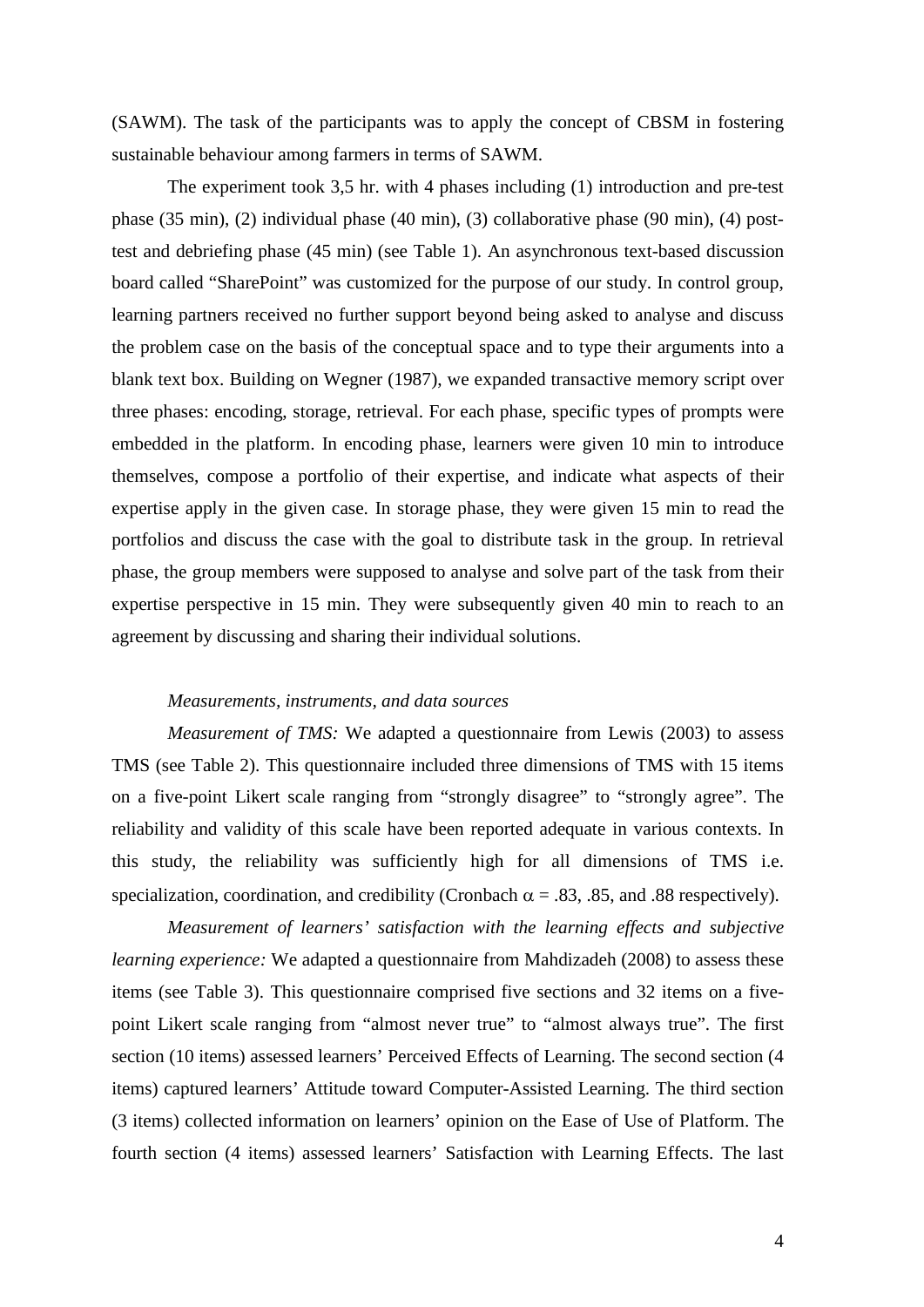section (11 items) collected information on learners' Appreciation of the Learning Materials. Cronbach Alpha was sufficiently high (around .90) for all five categories.

*Measuring learning performance.* Individual written analyses prior to and after collaboration for problem cases were analysed based on expert solutions. Two trained coders assigned marks for learners' analyses in the pre-test and post-test on a five-point Likert scale ranging from "very poor solution" to "very good solution" based on similarity of learner's solution with expert solutions. Both inter-rater agreement and intracoder test-retest reliability were reported satisfactory. The difference in the scores from pre-test to post-test  $(M = t2-t1)$  was served as indicator for learning performance. The reliability coefficient was good for both pre-test and post-test ( $\alpha$  = .81, .91 respectively).

#### **Results**

## *The effects of transactive memory script on three dimensions of TMS*

The average scores for all three dimensions of TMS were higher for learners in treatment condition than for learners in control group. The difference between specialization means was significant,  $F(1, 55) = 29.55$ ,  $p < .01$ , with treatment condition  $(M = 4.62, SD = .36)$  scoring higher than control group  $(M = 3.88, SD = .62)$ . The difference in credibility means was significant,  $F(1, 55) = 29.82$ ,  $p < .01$ , treatment condition ( $M = 4.64$ ,  $SD = .49$ ) scoring higher than control group ( $M = 3.93$ ,  $SD = .43$ ). Coordination means also differed significantly,  $F(1, 55) = 12.41$ ,  $p < .01$ , treatment condition ( $M = 4.37$ ,  $SD = .58$ ) scoring higher than control group ( $M = 3.77$ ,  $SD = .66$ ). Figure 1 depicts these results.

*The effects of transactive memory script on learners' satisfaction with the learning effects and subjective learning experience*

The average scores for all dimensions of these items were higher for learners in treatment condition than for learners in control group except for the ease of use of platform. The difference between means for Perceived Effects of Learning  $F(1, 55) =$ 30.22,  $p < .01$ , Web-Assisted Learning Attitude  $F(1, 55) = 10.35$ ,  $p < .01$ , Learning Satisfaction  $F(1, 55) = 4.88$ ,  $p < .05$ , and Appreciation of the Materials  $F(1, 55) = 35.49$ ,  $p < .01$ , were significant, with treatment condition (M<sub>PE</sub> = 4.44; SD<sub>PE</sub> = 0.49; M<sub>WA</sub> = 4.32;  $SD_{WA} = 0.76$ ;  $M_{LS} = 4.38$ ;  $SD_{LS} = 0.62$ ;  $M_{AM} = 4.51$ ;  $SD_{AM} = 0.32$ ) scoring higher than control group ( $M_{PE} = 3.62$ ;  $SD_{PE} = 0.59$ ;  $M_{WA} = 3.63$ ;  $SD_{WA} = 0.79$ ;  $M_{LS} = 3.99$ ;  $SD_{LS} =$ 0.69;  $M_{AM}$  = 3.74;  $SD_{AM}$  = 0.57). No significant difference was reported for average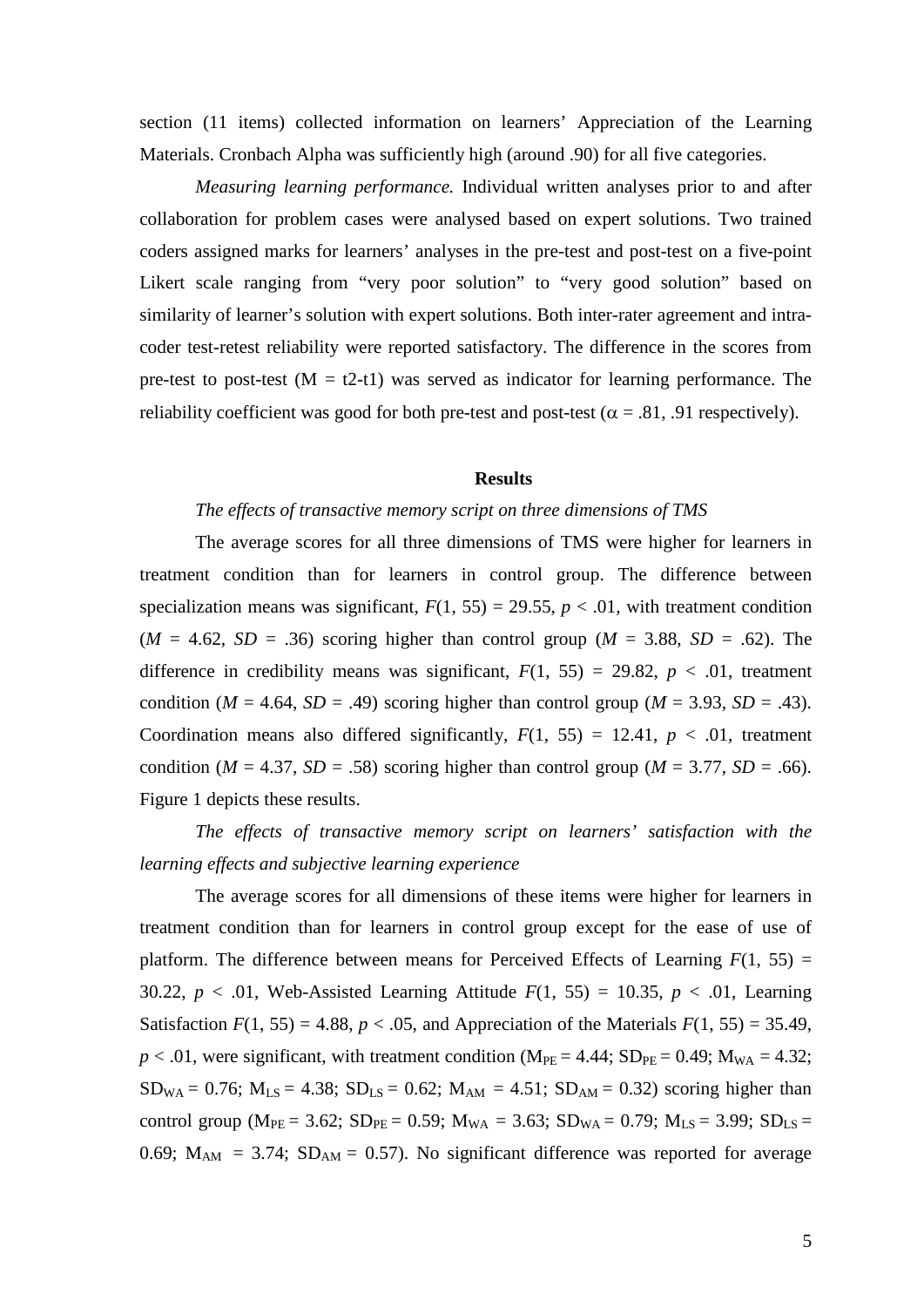scores of learners in control group condition  $(M_{MA} = 4.10, SD_{MA} = .87)$  compared with learners in treatment condition ( $M_{MA} = 4.30$ ,  $SD_{MA} = .82$ ) regarding Ease of Use of Platform  $F(1, 55) = .79$ ,  $p = .37$ . Figure 2 depicts these results.

## *The effects of transactive memory script on learning performance*

The scores for learning performance of all learners improved significantly  $(F =$ 277.65;  $p < 0.01$ ;  $M_{T1} = 1.34$ ;  $M_{T2} = 2.68$ ) from pre-test to post-test. Gain of knowledge for learners under treatment condition ( $M_{T1} = 1.35$ ;  $M_{T2} = 2.93$ ) was higher than that of learners in control group ( $M_{T1} = 1.32$ ;  $M_{T2} = 2.43$ ),  $F = 8.43$ ;  $p < 0.01$ . Learners in both conditions did not differ significantly regarding their pretest scores ( $F = .08$ ;  $p = .78$ ). Both collaborative conditions improved learning performance, but this improvement was higher for learners in treatment condition than learners in control group (see Figure 3).

#### **Conclusion, Discussion, and Scientific Significance of the Study**

Despite the vast research on TMS and its effects on collaborative learning, no research on multidisciplinary context yet reported the use of transactive memory script for facilitation of TMS in online learning platforms. Based on our study, using transactive memory script can positively foster the establishment of dimensions of TMS (specialization, credibility, and coordination) in an online learning environment. This facilitation of TMS in the treatment condition not only resulted in higher scores for learners' satisfaction with learning effects than in control group condition, but also learning experience and performance.

Following step-by-step guidelines by learners in treatment condition helped them to label information of one another expertise domains, to store information with the appropriate individuals who had the expertise and to discover and retrieve needed information by each individual when collaboration (Rulke & Rau, 2000). Learners with transactive memory script could coordinate the process of problem-solving by assigning and acceptance of responsibility to the individual who had the most expertise in group. They then made sure that no information would be missed by the group if learners trust one another by sharing responsibilities for part of task that they have the most expertise (Rulke & Rau, 2000). In final stage, question prompts helped learners to retrieve required information by discovering and associating the label of information with sources of expertise from the expert who had the stored information (Wegner, 1987).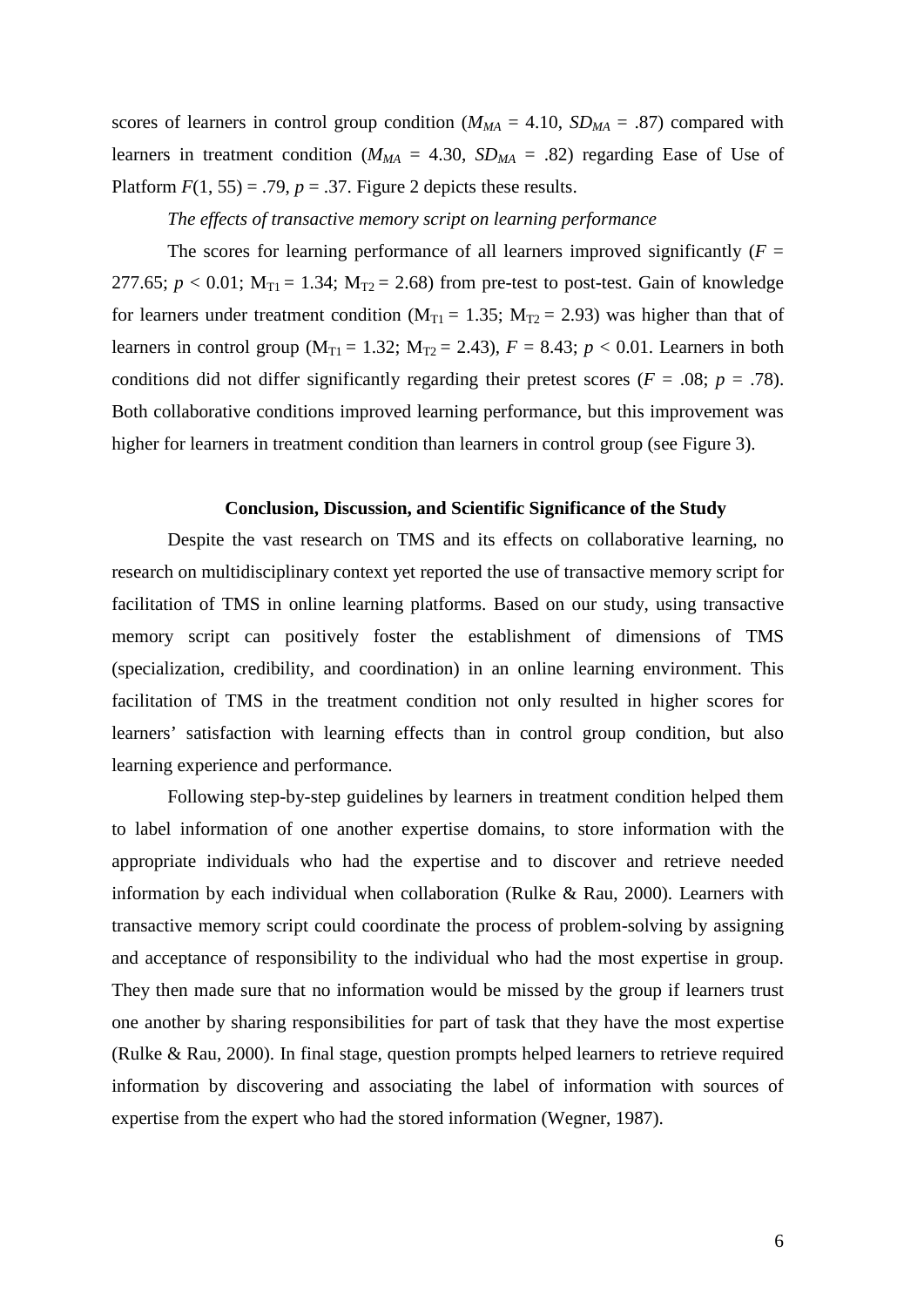### **References**

- Austin, R. (1997). Computer conferencing: Discourse, education and conflict mediation. *Computers & Education, 29*(4), 153-161.
- Barron, B. (2003). When smart groups fail. *The Journal of the Learning Sciences, 12*(3), 307-359.
- Courtney, J.F. (2001). Decision making and knowledge management in inquiring organizations: toward a new decision-making paradigm for DSS. *Decision Support Systems, 31*(1), 17-38.
- Ertl, B., Kopp, B., & Mandl, H. (2008). Supporting learning using external representations. *Computers & Education, 51*(4) 1599-1608.
- Fischer, F., Bruhn, J., Gräsel, C., & Mandl, H. (2002). Fostering collaborative knowledge construction with visualization tools. *Learning & Instruction, 12*(2), 213-232.
- Ge, X., & Land, S.M. (2004). A conceptual framework for scaffolding ill-structured problem-solving processes using question prompts and peer interactions. *Educational Technology Research and Development, 52*(2), 5-22.
- Lewis, K. (2003). Measuring transactive memory systems in the field: scale development and validation. *Journal of Applied Psychology*, 88(4), 587-604.
- Lewis, K. (2004). Knowledge and performance in knowledge-worker teams: A longitudinal study of transactive memory systems. *Management Science, 50*(11) 1519-1533.
- Lewis, K., Lange, D., & Gillis, L. (2005). Transactive memory systems, learning, and learning transfer. *Organization Science, 16*(6), 581-598.
- Mahdizadeh, H. (2007). *Student collaboration and learning. Knowledge construction and participation in an asynchronous computer-supported collaborative learning environment in higher education*. PhD dissertation, Wageningen University, The Netherlands.
- Michinov, N., & Michinov, E. (2009). Investigating the relationship between transactive memory and performance in collaborative learning. *Learning & Instruction, 19*(1), 43-54.
- Moreland, R.L., Argote, L., & Krishnan, T. (1996). Social shared cognition at work: Transactive memory and group performance. In J.L. Nye & A.M. Brower (Eds.), *What's social about social cognition? Research on socially shared cognition in small groups* (pp. 57-84). Thousand Oaks, CA: Sage.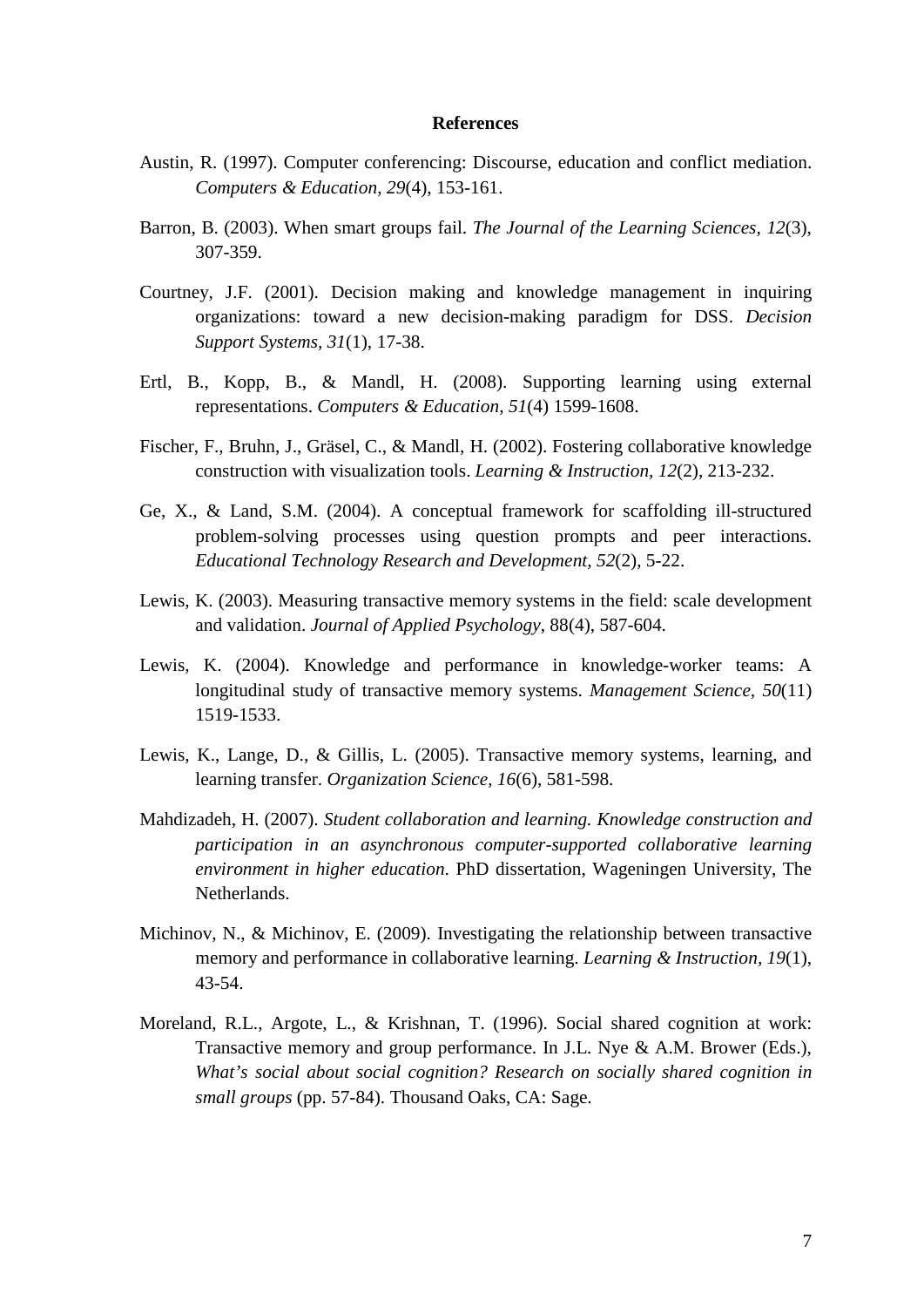- Moreland R.L., & Myaskovsky, L. (2000). Exploring the Performance Benefits of Group Training: Transactive Memory or Improved Communication? *Organizational Behavior and Human Decision Processes, 82*(1), 117-133.
- Rulke, D. L., & Rau, D. (2000). Investigating the encoding process of transactive memory development in group training. *Group & Organization Management, 25*(4), 373- 396.
- Rummel, N., Spada, H., & Hauser, S. (2009). Learning to collaborate from being scripted or from observing a model. *International Journal of Computer-Supported Collaborative Learning, 26*(4), 69-92.
- Stegmann, K., Weinberger, A., & Fischer, F. (2007). Facilitating argumentative knowledge construction with computer-supported collaboration scripts. *International Journal of Computer-Supported Collaborative Learning, 2*(4), 421- 447.
- Stasser, G., Stewart, D.D., & Wittenbaum, G.M. (1995). Expert roles and information exchange during discussion: The importance of knowing who knows what. *Journal of Experimental Social Psychology, 31*(3), 244-265.
- Stasser, G., & Titus, W. (1985). Pooling of unshared information in group decision making: Biased information sampling during discussion. *Journal of Personality and Social Psychology*, *48*(6), 1467-1478.
- Suthers, D., & Hundhausen, C. (2003). An empirical study of the effects of representational guidance on collaborative learning. *Journal of the Learning Sciences, 12*(2), 183-219.
- Vennix, J.A.M. (1996). Group model building: Facilitating team learning using system dynamics. Chichester, UK: John Wiley & Sons.
- Wegner, D.M. (1987). Transactive memory: A contemporary analysis of the group mind. In B. Mullen & G. R. Goethals (Eds.), *Theories of group behavior* (pp. 185-208). New York: Springer-Verlag.
- Wegner, D. M. (1995). A computer network model of human transactive memory. *Social Cognition, 13(3),* 1-21.
- Weinberger, A., Ertl, B., Fischer, F., & Mandl, H. (2005). Epistemic and social scripts in computer-supported collaborative learning. *Instructional Science, 33*(1), 1-30.
- Weinberger, A., Stegmann, K., & Fischer, F. (2007). Knowledge convergence in collaborative learning: Concepts and assessment. *Learning & Instruction, 17*(4), 416-426.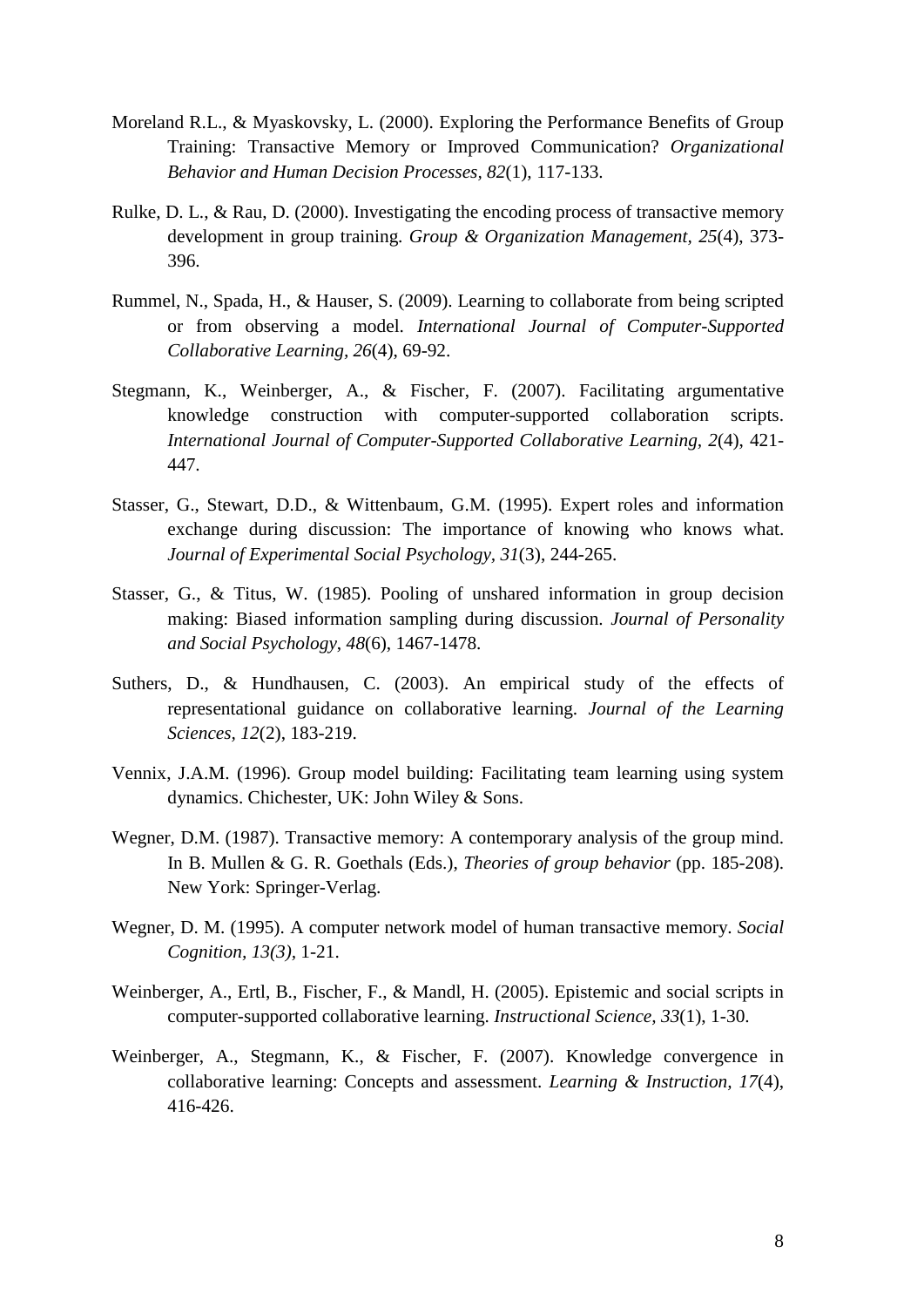*Table 1: Overview of the procedure of the experimental study*

| (I)               | <b>Introduction and pre-test phase</b>                                                                             | Duration         |  |
|-------------------|--------------------------------------------------------------------------------------------------------------------|------------------|--|
|                   | Introductory explanations                                                                                          | $5 \text{ min}$  |  |
|                   | Assessment of personal data (questionnaires)                                                                       | $10 \text{ min}$ |  |
|                   | Assessment of collaboration and computer experiences, learning style,<br>argumentation skill etc. (questionnaires) | $20 \text{ min}$ |  |
| (2)               | <b>Individual learning phase</b>                                                                                   |                  |  |
|                   | Introductory remarks                                                                                               | 5 min            |  |
|                   | Individual study phase of the theoretical text (conceptual space and problem<br>case)                              | $15 \text{ min}$ |  |
|                   | Pre-test of domain-specific prior knowledge (individual analysis)                                                  | $20 \text{ min}$ |  |
| (3)               | Collaborative learning phase                                                                                       |                  |  |
|                   | Introduction to the CSCL platform                                                                                  | $5 \text{ min}$  |  |
|                   | Explanation of the procedure                                                                                       | $5 \text{ min}$  |  |
|                   | Collaborative learning phase (online discussion)                                                                   | $80 \text{ min}$ |  |
| (4)               | Post-tests and debriefing                                                                                          |                  |  |
|                   | Individual analysis of the problem case                                                                            | $20 \text{ min}$ |  |
|                   | Assessment of satisfaction with the learning effects and subject learning                                          | $20 \text{ min}$ |  |
|                   | experience<br>Debriefing                                                                                           | $5 \text{ min}$  |  |
| <b>Total time</b> |                                                                                                                    | about 3.5 hr     |  |

# *Table 2: Transactive Memory System Scale Items*

| Specialization | Each team member has specialized knowledge of some aspect of the case.                |
|----------------|---------------------------------------------------------------------------------------|
|                | I have knowledge about an aspect of the case that my partner has.                     |
|                | Different team members were responsible for expertise in different areas.             |
|                | The specialized knowledge of my partner was needed to complete the task.              |
|                | I now know what expertise and specific areas my partner has.                          |
| Credibility    | I was comfortable accepting procedural suggestions from my partner.                   |
|                | I trusted that other partner' knowledge about the case was credible.                  |
|                | I was confident relying on the information that my partner brought to the discussion. |
|                | When my partner gave information, I wanted to double-check it for myself. (reversed)  |
|                | I did not have much faith in my partner "expertise." (reversed)                       |
| Coordination   | Our team worked together in a well-coordinated fashion.                               |
|                | Our team had very few misunderstandings about what to do.                             |
|                | Our team needed to backtrack and start over a lot. (reversed)                         |
|                | We accomplished the task smoothly and efficiently.                                    |
|                | There was much confusion about how we would accomplish the task. (reversed)           |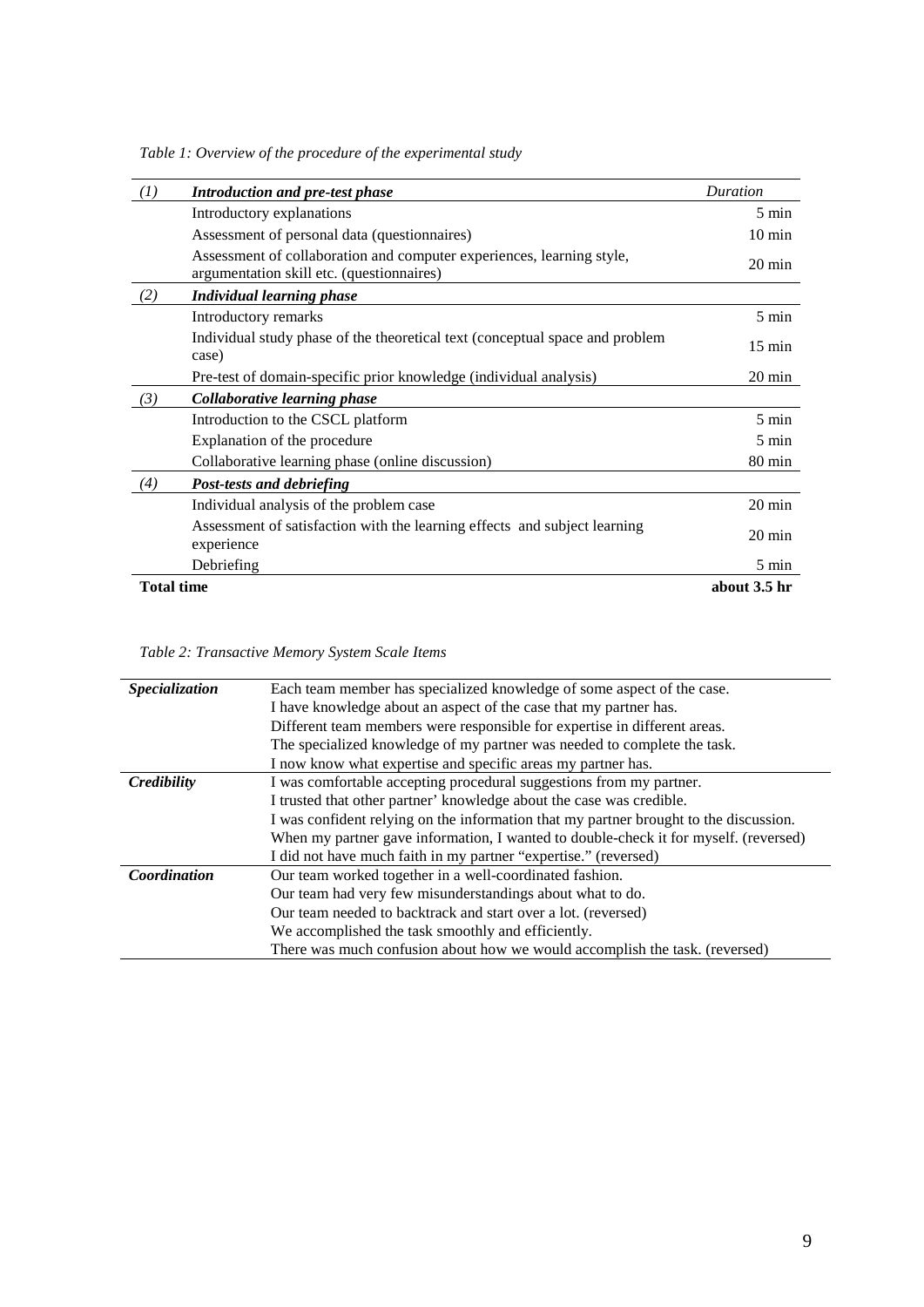| <b>Perceived Effects</b><br>It motivated me to learn<br>of learning<br>It provided useful social interaction |
|--------------------------------------------------------------------------------------------------------------|
|                                                                                                              |
|                                                                                                              |
| It broadened my knowledge                                                                                    |
| It improved my communication skills                                                                          |
| It improved the quality of my learning                                                                       |
| It had added value for students                                                                              |
| It was suitable for my learning                                                                              |
| It made me more interested in the topic                                                                      |
| It motivated me to do good work                                                                              |
| It helped me to learn a lot from peers                                                                       |
| Web-assisted<br>The quality of student learning is improved by using computers                               |
| <b>Learning Attitude</b><br>The quality of student learning is improved by using the platform                |
| I really enjoyed using platform to support my learning                                                       |
| I really enjoyed using the platform to support my learning                                                   |
| Ease of Use of the<br>Using the platform was easy                                                            |
| Platform<br>Working with the platform was clear and understandable                                           |
| It takes only a short time to learn how to use the platform                                                  |
| <b>Satisfaction</b><br>with<br>I am satisfied with my learning while performing learning task                |
| learning<br>I am satisfied with working in group while performing learning task                              |
| I am satisfied with the discussion of our group                                                              |
| I am satisfied with sharing my knowledge with my partner                                                     |
| I enjoyed studying the materials<br>Appreciation of the                                                      |
| I learned a lot from the materials<br><b>Materials</b>                                                       |
| The content of the learning materials was clear and understandable                                           |
| The time allocated for reading the learning materials was good enough                                        |
| The information in the learning materials raised my motivation to study                                      |
| The exercises have been clearly formulated                                                                   |
| The feedback given on my answers was clear                                                                   |
| Activities during the exercise session gave me insight into what was expected from me                        |
| The questions and activities during the exercise session raised my motivation to study                       |
| The explanation in this material helped me to understand important concepts                                  |
| Overall rating of the material and exercise                                                                  |

*Table 3: Measurement for learners' satisfaction with the learning effect and subjective learning experience*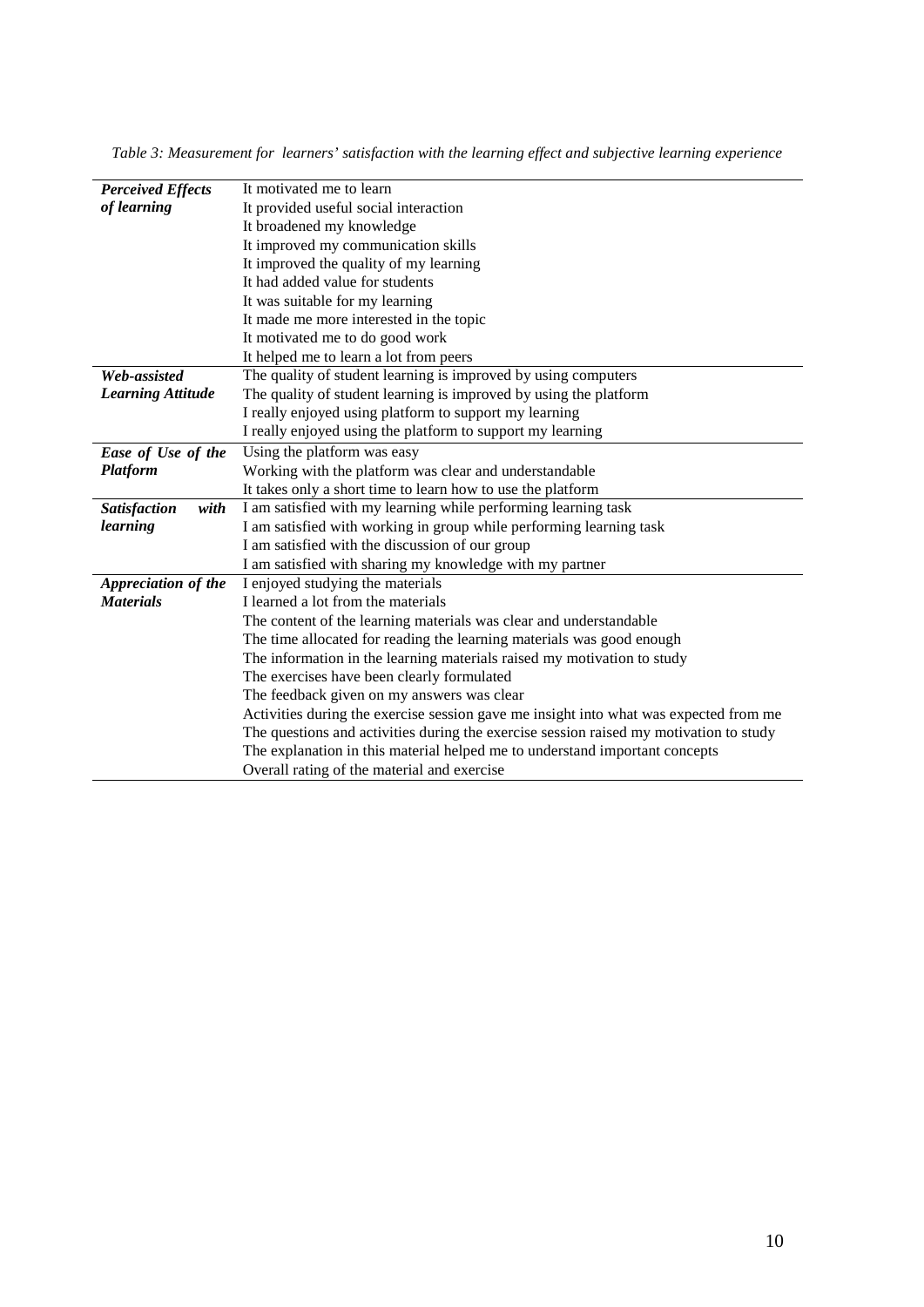

*Figure 1: Mean score of learners for three dimensions of TMS in treatment condition and control group.*



*Figure 2: Mean score of learners' satisfaction with the learning effect and subjective learning experience in treatment condition and control group. PE=Perceived Effects of Learning; WA= Web-Assisted Learning Attitude; EU=Ease of Use of the Platform; LS= Learning Satisfaction; AM= Appreciation of the Materials.*